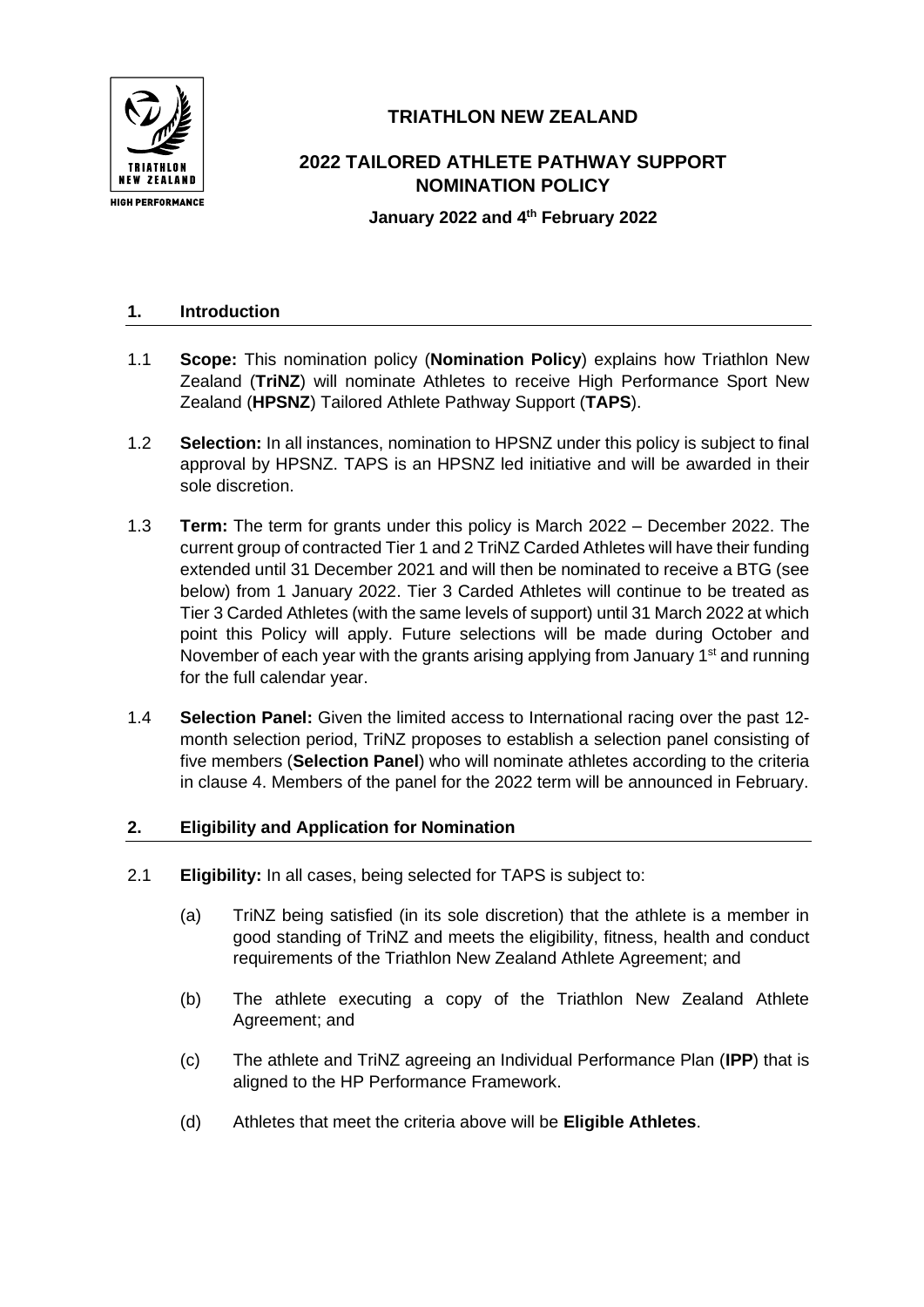# **3. Tailored Athlete Pathway Support**

- 3.1 **Grants:** There are three types of TAPS grants that are available to athletes:
	- (a) Probable or Convert Baseline Training Grant (**BTG**) \$25,000 (annual paid monthly);
	- (b) Opportunity or Potential Development Training Grant (**DTG**) \$10,000 (annual – paid monthly); and
	- (c) Identification and Confirmation no baseline payment but access to APS support (**APSS**).

#### **4. Nomination Criteria**

4.1 **Nomination Criteria:** Eligible Athletes will be nominated by the Selection Panel to HPSNZ in the following priority order:

#### (a) **Primary Criteria**

The current Tier 1 & 2 Athletes have been nominated for BTGs.

#### **(b) Secondary Criteria**

The Selection Panel may, but is not required to, in their sole discretion, nominate up to 2 Eligible Athletes for a BTG based on their World Triathlon results in 2021 and 2022 (prior to 31 March 2022).

#### (c) **Tertiary Criteria**

Subject to the Primary Criteria in clause 4.1(a) and the Secondary Criteria ins clause 4.1(b) and the number of BTGs available, the Selection Panel must nominate Eligible Athletes for any remaining TAPs based on:

- (i) their results in the following events:
	- (aa) Taupo Sprint Triathlon event (expected to take place on 10<sup>th</sup> April 2022); and
	- (bb) New Plymouth Sprint Triathlon event(expected to take place on 27 March 2022), or
- (ii) their future potential beyond the Paris Olympic Games in 2024,

with consideration of (i) to be given priority over (ii).

4.2 **Tied Athletes:** If as a result of applying the Primary Criteria or Secondary Criteria above, there are more Eligible Athletes eligible to be automatically selected than TAPs available, the Selection Panel may in its sole discretion chose between these athletes based on the factors outlined in the Tertiary Criteria.